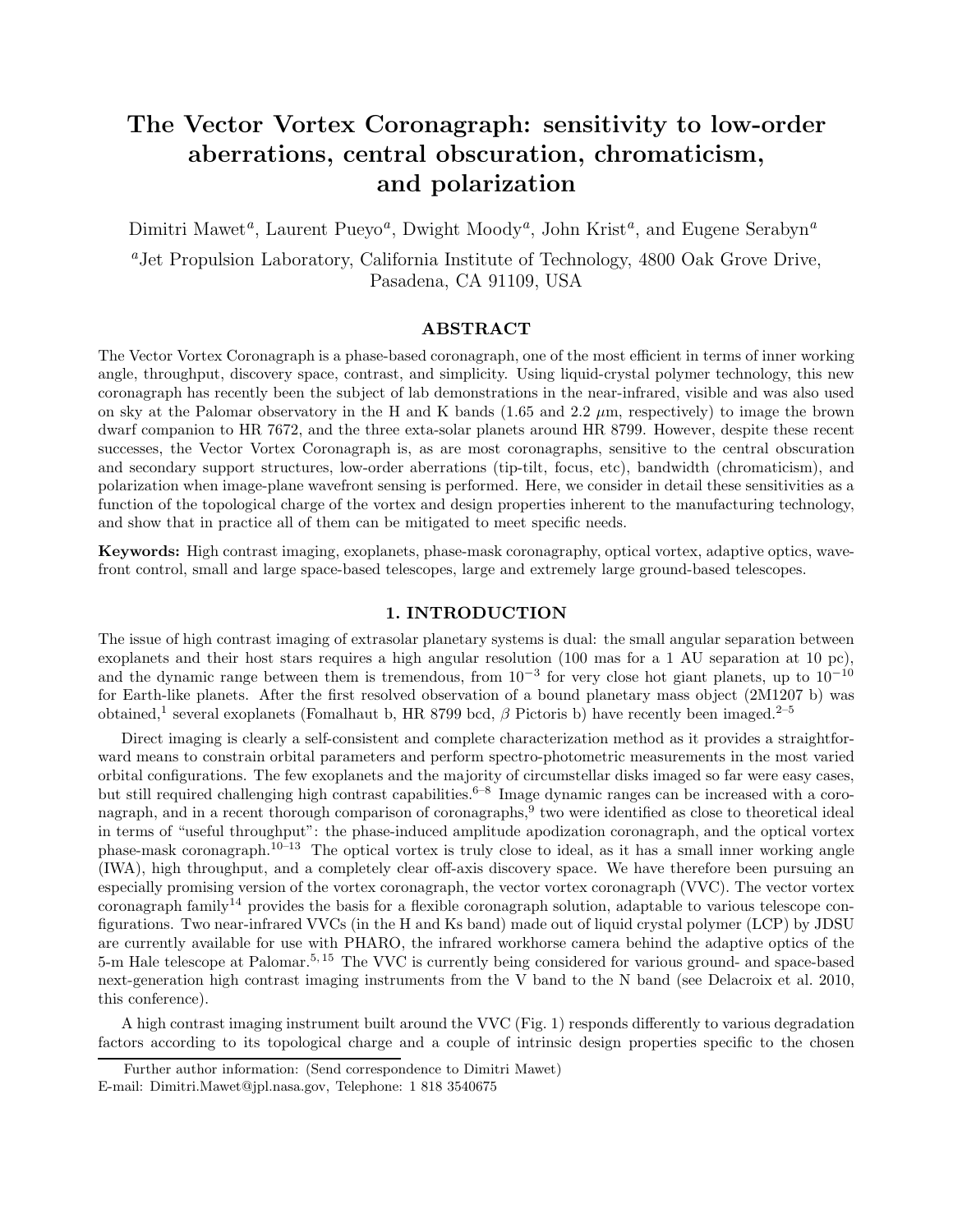

Figure 1. Generic layout of a Vector Vortex Coronagraphic instrument. The telescope may or may not be obscured (see Sect. 3), and will certainly be aberrated (see Sect. 4). Ground-based adaptive optics systems send the light to a dedicated wavefront sensor (WFS) downstream of the deformable mirror (DM) using a beamsplitter (BS). Phase information from the WFS is sent to the DM for partial correction of wavefront aberrations. The residuals (low-order aberrations within the DM passband, and high-order outside the DM passband) are passed through the coronagraph (see Sect. 4). For pure image-plane sensing schemes (as for space-based coronagraphs), the beamsplitter can be replaced by a polarizing beamsplitter (PBS) that sends the light to a second polarimetric channel (see Sect. 5.2). The beam splitting can be done upstream or downstream of the DM. If done upstream, the second channel needs its own DM, which solves the VVC sensitivity to polarization when image-plane wavefront sensing is chosen (see Sect. 6). LS stands for Lyot stop. Its shape can be more complex than a mere undersized diaphragm to reduce diffraction from the central obscuration seen through the VVC (see exit pupil after VVC inset). The polarizer downstream from the coronagraph can be a potentially useful add-on to the VVC, increasing its working bandwidth by filtering the residual chromatic leakage (see Sect. 5).

technology. In this proceeding, we will consider four kinds of factors that influence the contrast performance of the VVC: the size of the central obscuration if present (Sect. 3), the amplitude of residual low-order aberrations present in the system (Sect. 4), the chromaticism mainly defined by the working bandwidth (Sect. 5), and polarization for image-plane wavefront sensing based systems (Sect. 6).

# 2. THE VECTOR VORTEX CORONAGRAPH

An optical vortex is generated by a phase screw of the form  $e^{i\theta}$ , with  $\theta$  being the azimuthal coordinate. There are two kinds of optical vortex known: the scalar optical vortex, implemented by a structural helix<sup>11, 13</sup> providing a scalar optical phase delay (OPD) which applies to the two orthogonal polarization components of natural light identically, and the vectorial vortex, implemented by a rotationally symmetric halfwave plate (HWP), providing a "geometrical" phase shift<sup>16, 17</sup> that applies opposite phase screws to the two orthogonal circular polarization states (Fig. 2).

The detailed theory of the vector vortex coronagraph is provided elsewhere,  $10, 14$  and so here we merely provide a quick schematic overview. In the vector vortex, for a linearly polarized input field (or for natural light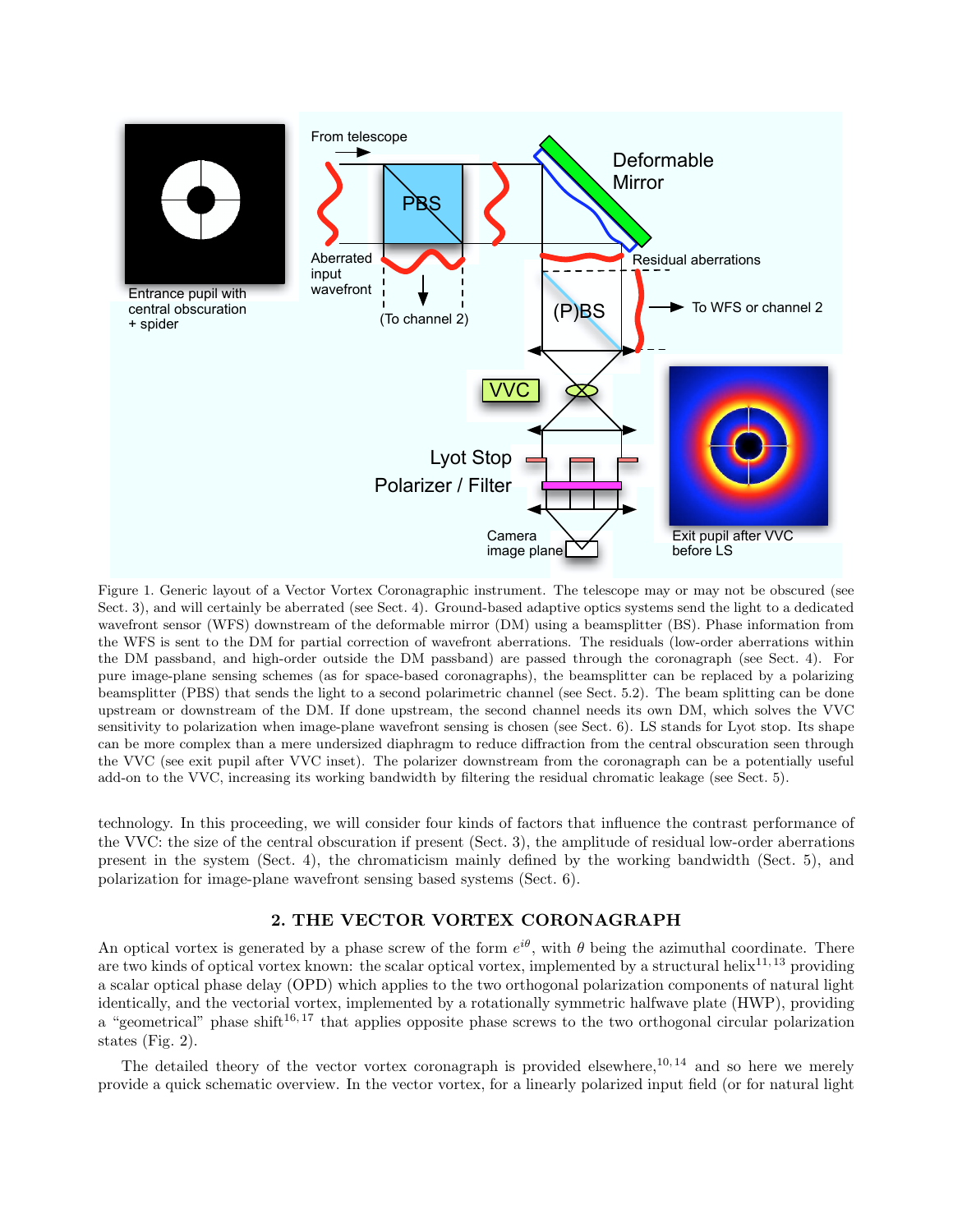

Figure 2. The VVC azimuthal phase ramp. Panel A: rotationally symmetric halfwave plate (HWP) with an optical axis orientation that rotates about the center (dashed lines perpendicular to the circumference). The net effect of a HWP on a linear impinging polarization is to rotate it by  $-2 \times \alpha$  where  $\alpha$  is the angle between the incoming polarization direction and the fast optical axis. An incoming horizontal polarization (blue arrow) is transformed by the vector vortex so that it spins around its center twice as fast as the azimuthal coordinate  $\theta$  (red arrows). Panel B: for circular polarization, the output field rotation is strictly equivalent to a phase delay (the starting angle 0 is rotated; therefore phase shifted). The angle of local rotation of the polarization vector corresponds to a "geometrical" phase: upon a complete rotation about the center of the rotationally symmetric HWP, it has undergone a total  $2 \times 2\pi$  phase ramp, which corresponds to the definition of an optical vortex of topological charge 2 (panel C). Upon propagation from the focal plane to the subsequent pupil plane, the Fourier transform (FT) of the product of the PSF by the azimuthal phase ramp sends the light outside the original pupil area (Panel D).

projected onto a linear basis), the rotationally symmetric HWP rotates the polarization vector as in Fig. 2a. The definition of circular polarization is just a linear polarization rotating at the angular frequency  $\omega$  (equal to the pulsation of the electromagnetic field), so that a rotation  $\phi = 2\theta$  of the polarization vector is strictly equivalent to a phase delay (Fig. 2b). If, at a single plane in space, the polarization vector is instantaneously rotated such as in Fig. 2a, it implies for the circular polarization (Fig. 2b), that it has acquired a geometric phase ramp  $e^{i\phi} = e^{i2\theta}$  such as represented in Fig. 2c.  $\phi$  thus represents both an angle and a phase – hence the term "geometrical" phase. The factor 2 before the azimuthal coordinate in  $e^{i2\theta}$  is called the "topological charge" l. It determines the polarization spin rate, and the subsequent height of the phase ramp after a full  $2\pi$  rotation. In this particular example, we considered a vortex of topological charge 2, meaning that, upon a complete rotation about the center, it has undergone a total  $2 \times 2\pi$  phase shift.

The final result of the analytical treatment<sup>10, 14</sup> is the "real-world VVC" formula in the circular polarization basis, given in terms of a space-variant Jones matrix (in polar coordinates) as,

$$
J_v(r,\theta) = V \begin{bmatrix} 0 & e^{il\theta} \\ e^{-il_p\theta} & 0 \end{bmatrix} + L \begin{bmatrix} 1 & 0 \\ 0 & 1 \end{bmatrix}
$$
 (1)

where l, as defined before, is the vector vortex topological charge, r and  $\theta$  the polar azimuthal and radial coordinates, respectively.  $J_v$  is composed of two main terms. The first term is the pure vortex term of weight V, bearing the geometrical phase ramp structure  $e^{il\theta}$ . This phase modification is geometrical, i.e. induced only by the space variation of the optical axis orientation across the component. Consequently, it is achromatic by nature. The second term with a weighting coefficient L bears no phase modification and is a chromatic leakage term (see Sect. 5).

Note that this azimuthal phase ramp is generated without a corresponding structural helix. When the pointspread function (PSF) at the focal plane of a telescope is centered on such a vector vortex, for non-zero even values of  $l$ , the light, upon propagation to a subsequent pupil plane, then appears entirely outside the original pupil area, where it can be rejected by a Lyot stop the same size or slightly smaller than the entrance pupil (Fig. 2d).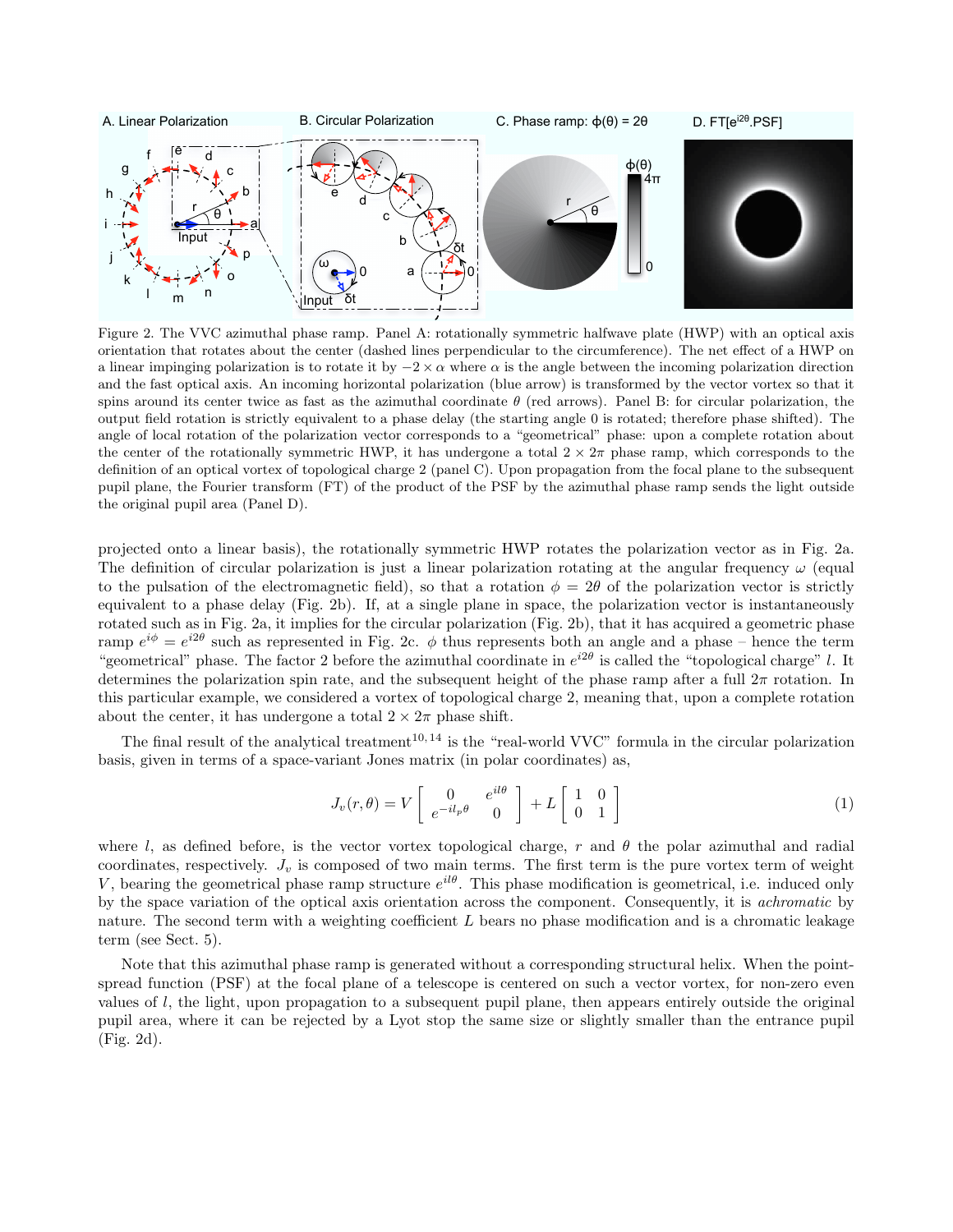

Figure 3. Contrast sensitivity of a topological charge 2 vortex to the central obscuration relative size at the angular separations 2  $\lambda/d$  and 6  $\lambda/d$  ( $\lambda$  is the observing wavelength and d is the telescope diameter), and for 6 different throughput levels from 100% down to 30%. Throughput is traded-off against contrast by oversizing the central obscuration of the Lyot stop. In this computation the outer Lyot stop diameter is equal to the entrance pupil diameter.

#### **3. SENSITIVITY TO CENTRAL OBSCURATION AND SUPPORT STRUCTURE**

As with the majority of focal plane coronagraphs, the VVC does not escape the fact that the delivered contrast depends on the size of the central obscuration (secondary mirror and any support structures). This adverse effect comes from the simple linear decomposition in amplitude of the obscured pupil into the difference of the same pupil unobscured and a smaller pupil corresponding to the central obscuration, and the action of the VVC on both of them. As described earlier, the VVC redistributes the amplitude from a filled aperture inside out meaning outside the central obscuration as well, i.e. inside the original pupil (see the exit pupil inset in Fig. 1), contaminating it with light in proportion to the area occupied by the central obscuration.

The support structures, and to some extent any gaps from a segmented primary, do not appear to contaminate the pupil outside their own physical extension (see the exit pupil inset in Fig. 1). This is the direct consequence of the edge enhancement property of optical vortices.<sup>18</sup> Subsequently, an appropriately designed Lyot stop will considerably reduce the scattering due to support structures or gaps in the pupil, without significantly sacrificing throughput (Mawet et al. 2010, in preparation).

#### **3.1 Sensitivity to central obscuration with a pure VVC**

An unobscured off-axis telescope would ideally be the best configuration for the VVC and almost any coronagraphs, just as the well-corrected subaperture<sup>19</sup> we used for its first light on the Hale telescope at Palomar observatory.<sup>15</sup> This experiment was quite unique since for general use ground-based facilities, high-contrast instruments and coronagraphs usually need adapt to the telescope, and not the inverse (the latter is not true for a dedicated space-based mission).

As a matter of fact, the central obscurations of current generation telescopes are typically so small that they are not the primary limitations, which are the residual wavefront errors due to the turbulent atmosphere, even after correction by an adaptive optics system. To some extent, contrast degradation due to the central obscurations can be traded off with throughput, which in general is not an issue for large ground-based telescopes. In Ref. 12, closed-form formulae to estimate the sensitivity to central obscuration as a function of the throughput loss due to the oversizing of the central Lyot stop were presented. The Lyot stop is not a mere diaphragm blocking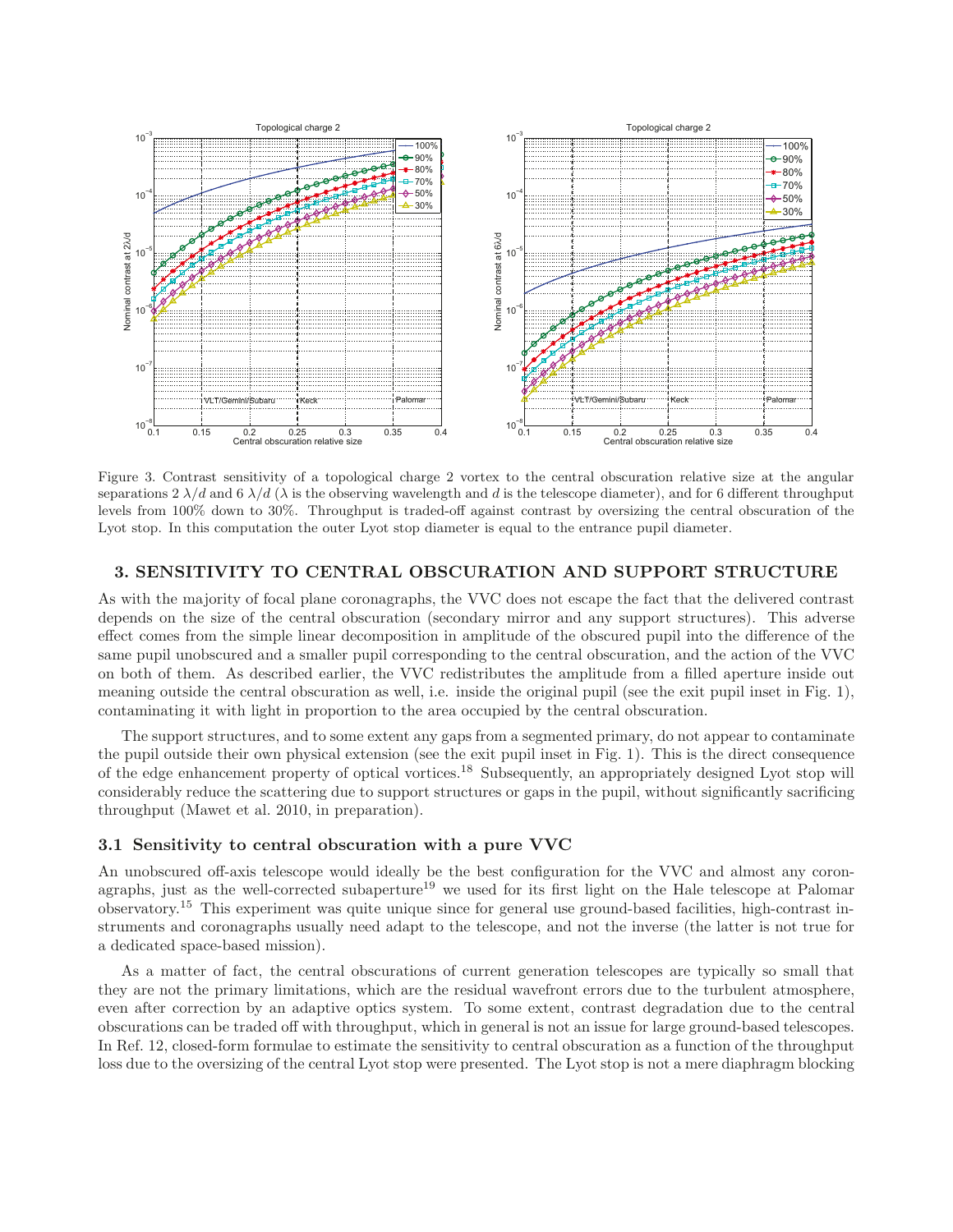

Figure 4. Bottom row: intensity distribution (non-linear but identical stretch for all figures) in the pupil downstream from the VVC for topological charges 2 (panels a and b) and 4 (panels c and d), and for various radii of the central opaque spot (0  $\lambda/d$  and 1  $\lambda/d$ ). The diffractive effect of the spot can be used to fine tune the pupil diffraction pattern jointly with the Lyot stop with the goal of maximizing contrast and throughput. Note that the spot is always made smaller than the IWA so that the IWA is never penalized by the spot size. The top row shows actual polarimetric microscope images of real devices. One can see the phase modulation only by looking at the sample between crossed polarizers, the device itself being transparent in natural light.

light at the edge of the primary, but also contains an oversized central dark zone oversizing the secondary mirror to block residual diffraction from the secondary mirror.

Figure 3 shows the raw contrast levels obtained for different secondary mirror sizes and throughput trade-offs for a topological charge 2 vortex. The contrast is computed using the analytical formula,<sup>12</sup> and deriving the contrast at different radial separations. For current generation telescopes (Gemini, Subaru, VLT), the contrast degradation associated with the central obscuration  $\ll 15\%$  is very small, and only impacts the raw contrast (before speckle subtraction). The photon noise level associated with such a good raw contrast level, already close to the instrumental limit, is even smaller. These numbers show that a central obscuration is not an obstacle to attaining very good contrast levels with a telescope such as the VLT. For the Palomar telescope, affected by a big secondary mirror (bigger than 30%), contrast levels are noticeably degraded. For intermediate sizes, close to what it is expected for Extremely Large Telescopes ( $\sim 20\%$ ), the contrast loss can be of concern.

#### 3.2 Sensitivity to central obscuration with a hybrid VVC

The system can be further optimized, considering the influence of the central opaque spot of the vector vortex made out of LCP (Fig. 4). The spot is a feature specific to the VVC LCP technology.<sup>14</sup> It is an opaque metal layer  $(Al, \text{or } Cr)$  with a circular shape creating a high optical density mask 5 to several tens of microns in diameter blocking the VVC center. Note that the spot is always smaller than the IWA of the vortex so that the latter is never penalized by the spot size.Optimizing the size of this spot jointly with the size and shape of the Lyot stop allows reducing the influence of the central obscuration by roughly an order of magnitude. Figure 4 shows a qualitative view of the effect of the spot size on the diffraction pattern in the pupil downstream the coronagraph. A quantitative idea of the potential gain of this refinement can be seen in Figure 5, where the results of an extensive numerical analysis are presented for a topological charge 2 and 4 vortex, respectively. The conclusion of this computation is that an optimized solution providing deep contrasts  $(10^{-8} - 10^{-7})$  can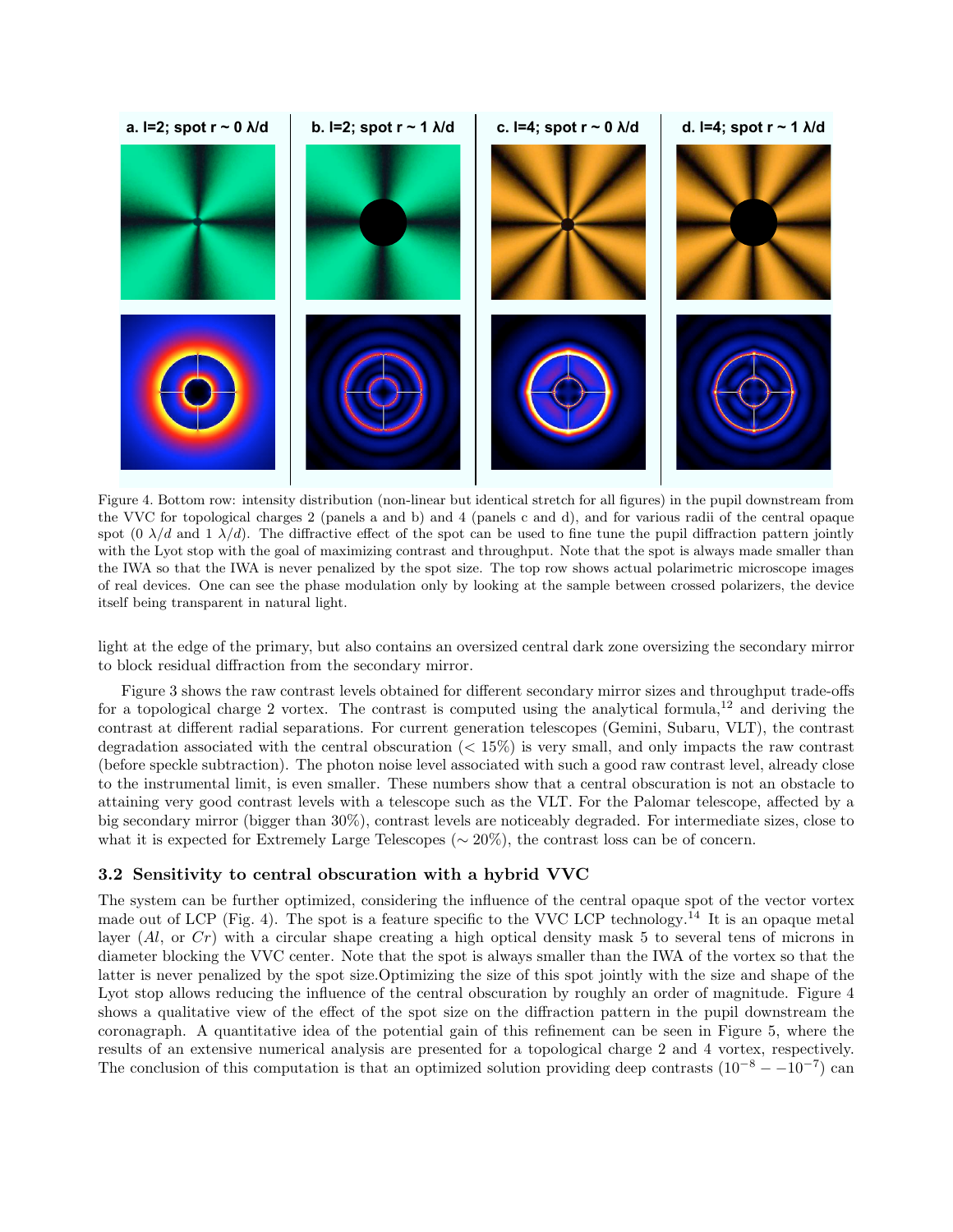

Figure 5. Throughput maps as a function of central obscuration ratio and VVC spot size radius for three distinct contrast thresholds:  $\langle 10^{-6}, \langle 2 \times 10^{-7}, \langle 4 \times 10^{-8} \rangle$ . The left column is for a topological charge 2 vortex and the right column is for a topological charge 4 vortex. Thanks to the optimal use of the spot, high contrasts ( $\lt 4 \times 10^{-8}$ ) can be reached even for large central obscurations if throughput is traded-off.

be found for almost every sensible value of central obscuration ratio possible, and that the tradeoff between throughput and contrast is relaxed by roughly an order of magnitude by the careful use of the opaque spot.

Note that radical optical solutions such as beam shaping exist to diminish or totally suppress the influence of the secondary mirror and supports.  $\real^{20-22}$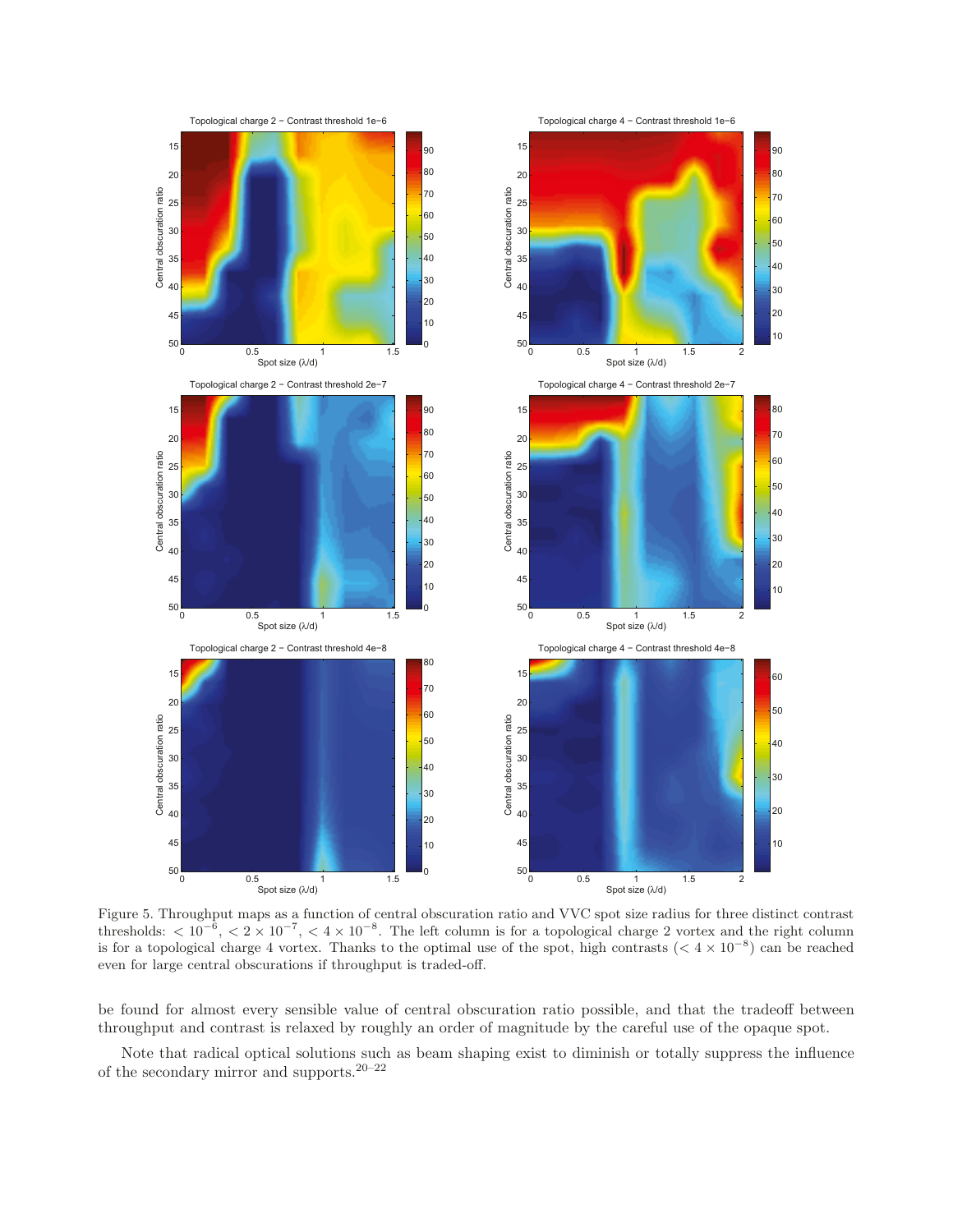# **4. SENSITIVITY TO LOW-ORDER ABERRATIONS AND STELLAR ANGULAR SIZES**



Figure 6. Contrast dependence of topological charge 2, 4, 6, 8 vortices on low-order aberrations between 3 and 4  $\lambda/d$ . Note the relative sensitivity of charge 2 and the excellent immunity of charge 8. The best trade-off between IWA and sensitivity to low-order aberrations is for charges 4 and 6.

Table 1. Nominal inner working angle (50% off-axis throughput) for topological charges 2, 4, 6, 8, and contrast leakage between 3 and 4  $\lambda/d$  due to stellar angular sizes s (diameter).

| Topological charge | IWA $(\lambda/d)$ | $s = 0.01\lambda/d$ | $s = 0.1\lambda/d$            |
|--------------------|-------------------|---------------------|-------------------------------|
|                    | 0.9               | $1 \times 10^{-8}$  | $1 \times \overline{10^{-6}}$ |
|                    | 1.7               | $3 \times 10^{-13}$ | $3 \times 10^{-9}$            |
|                    | 2.4               | $8 \times 10^{-18}$ | $8 \times 10^{-12}$           |
|                    | 3.3               | $2 \times 10^{-22}$ | $1 \times 10^{-14}$           |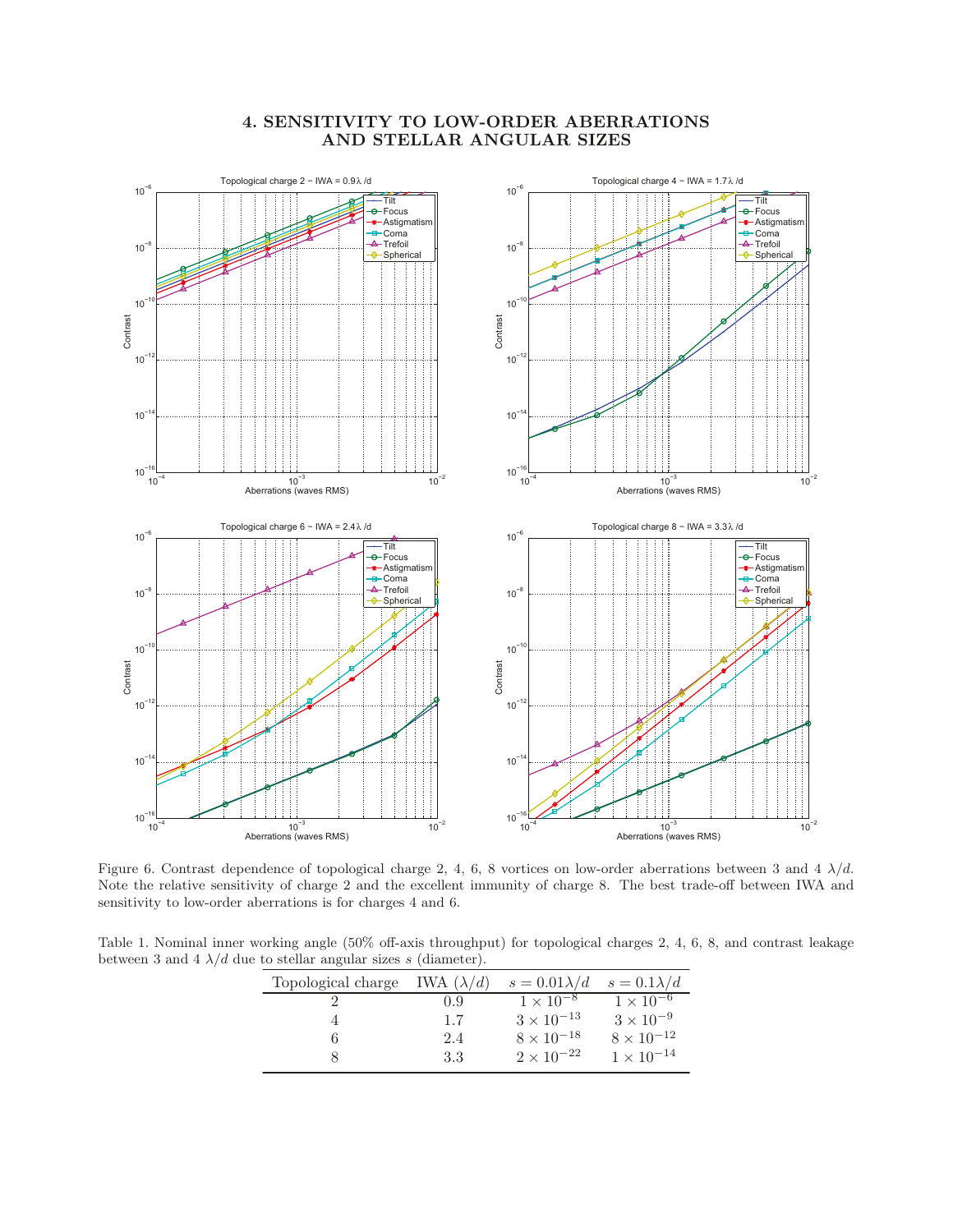The optical vortex coronagraph attenuation sensitivity to low-order aberrations such as tip-tilt  $t$  (pointing error) has been shown, numerically,<sup>9, 10</sup> and analytically<sup>12</sup> to be proportional to  $t^l$ , l being the topological charge of the vortex. Higher topological charges are therefore less critically sensitive to low-order aberrations. Leakage due to the finite sizes of stars can also be very easily estimated using a model of a uniform stellar disk which is an incoherent superposition of point sources (see Table 1).

Figure 6 show the contrast sensitivity to low order aberrations for Zernike numbers up to 11 (spherical aberration). The calculations were performed using PROPER,<sup>23</sup> the optical propagation library for IDL. Of interest is the rapid improvement in contrast immunity against aberrations between the topological charge 2 vortex, and the topological charge 8 vortex. The tradeoff between IWA (see Table 1) and the aberration sensitivity suggests that topological charges 4 and 6 represent the best compromises. However, note that lower topological charges do provide access to smaller angles, but at reduced contrast. The VVC coronagraph family thus provides an ensemble of coronagraphic solutions to choose from according to one's needs.

We emphasize that higher topological charges can be easily manufactured with LCP technology. A topological charge 4 vortex has been manufactured by JDSU and tested in the optical on the High Contrast Imaging Testbed (HCIT) at JPL in the framework of a space-based telescope dedicated to exoplanet imaging and characterization.<sup>24, 25</sup> Our manufacturer JDSU has reported the successful manufacturing of topological charge  $8$ vortices (N. O'Brien, D. Shemo, personal communication). The manufacturing of very high topological charges (up to  $l = 64$ ) has been reported elsewhere in the literature as well.<sup>26</sup>

#### 5. SENSITIVITY TO CHROMATICISM

Chromatic effects are inherent to phase-mask coronagraphs, but their importance greatly depends on the technological approach chosen to render the phase distribution. Well-known techniques to make phase changes achromatic can often be successfully used.<sup>27</sup> For the vector vortex, chromatic effects appear in the wavelength dependence of the local polarization characteristics of the birefringent medium, i.e. the retardance and the ordinary and extraordinary transmittances. The consequence is that the weighting coefficients  $V$  and  $L$  in Eq. 1 are wavelength dependent:  $V(\lambda)$  and  $L(\lambda)$ . For the current generation of devices, which is based on a single layer of LCP tuned to a target wavelength, usually picked at the center of the working astronomical filter, the natural dispersion of the LCP material rapidly degrades contrast by contributing quadratically to the leakage on each side of the central wavelength (see top green curve on Fig. 8).

To improve the achromaticity of the vectorial vortex of the single layer LCP design, the first obvious solution is to make the polarization characteristics immune to wavelength changes. This first technique, discussed in Sect. 5.1 consists of using a stack of three LCP layers. Another solution (that can be used jointly with the first one) is to filter the leakage term. This solution, which could potentially bring tremendous improvements with off-the-shelf polarization components, has already been investigated theoretically elsewhere.<sup>28</sup> Experimental validation of this filtering method with the VVC will be the subject of future work.

#### 5.1 3-layer LCP superachromatic VVC

The 3-layer superachromatic design is currently being investigated for manufacturing. This design again makes use of the geometrical phase, but in a vertical implementation rather than a lateral one. This principle has been known for half a century<sup>16</sup> and is even commercially available from waveplate vendors. The basic three-layer design consists of identical retarder layers  $(1, 2, 3)$  having nominal retardance values  $L_1 = L_2 = L_3 = L_{nom} = \pi$ radians at a given unique wavelength  $\lambda$ . The respective optical axes  $\alpha_1$ ,  $\alpha_2$ ,  $\alpha_3$  of those layers are nominally defined as follows (relative to some arbitrary angle reference):  $\alpha_1 = -30^\circ$ ,  $\alpha_2 = 30^\circ + \delta$ ,  $\alpha_2 = -30^\circ$  (Fig. 7), where  $\delta$  is a small modifier angle (i.e. on the order of 0 to a few degrees) that is adjusted to produce the desired bandwidth, at the expense of retardance variation within the band. In practice, the six parameters at each spatial location  $(L_1, L_2, L_3, \alpha_1, \alpha_2, \alpha_3)$  are subject to certain fabrication errors which result in some amount of deviation from the nominal design behavior. The retarder material has also a certain known dispersion of birefringence with wavelength that has to be taken into account in the design.

Designs for a 3-layer LCP optimized to provide a  $10^{-10}$  contrast in a 10% bandpass, and another providing a 10<sup>−</sup><sup>9</sup> contrast in a 20% bandpass were found (Fig. 8) and are being assessed for manufacturing. See Table 2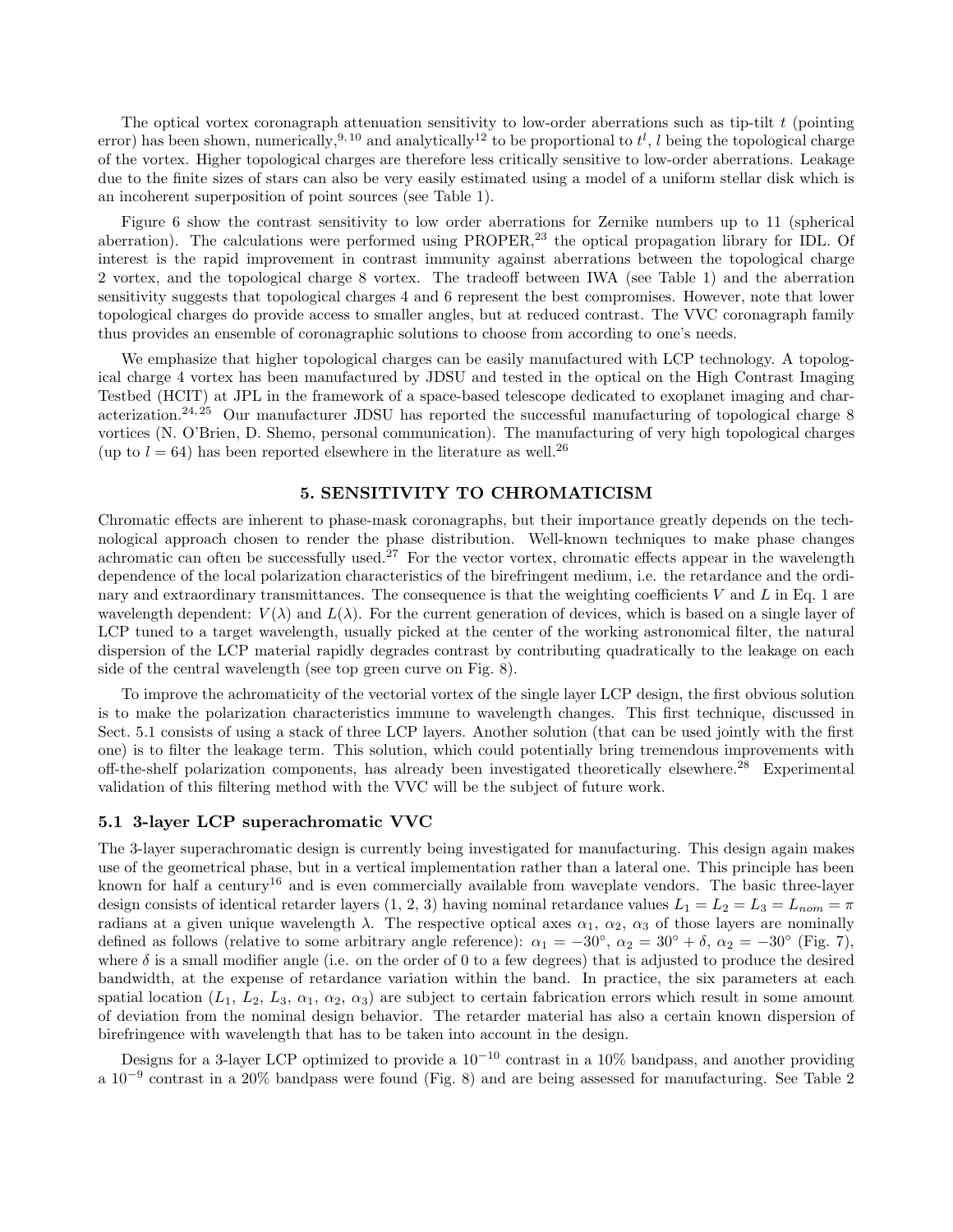

Figure 7. Three-layer LCP design. Optical axis offset between the three identical halfwave layers. Note that each individual layer is only a couple of μm thick (depending on the actual wavelength range of the device). The total thickness of the stack is always very small, on the order of  $\sim 10 \ \mu \text{m}$ .



Figure 8. Three-layer LCP designs for 20 % bandwidth (left) and 10% bandwidth (right). For comparison purposed, the 1-layer design contrast curve is also shown.

for a quantitative estimation of the chromatic leakage contribution to contrast at 2.5  $\lambda/d$ . For some groundbased instruments, one might want to achromatize a set of passbands simultaneously. A theoretical solution to provide a nominal contrast of  $10^{-6}$  at 2.5  $\lambda/d$  in three different passbands (Y,J,H) simultaneously is also possible (Table 2).

# **5.2 Leakage term filtering and differential polarimetric imaging**

Equation 1, which represents an imperfect chromatic VVC, consists of 2 terms, as already mentioned. A pure geometrical vortex, and a uniform leakage term bearing the chromatic defects. The polarization structure of both terms is orthogonal, which suggests that one could very easily get rid of the leakage term. Indeed, an input left (resp. right) circular polarization state yields a right (resp. left) - circularly polarized vortex term and a left (resp. right) - circularly polarized leakage. An output right (resp. left) - circular analyzer would let the pure vortex term out only, blocking the left (resp. right) - circularly polarized leakage.

To assess the performance gain of such a filtering setup, we use the Jones formalism and realistic assumptions concerning the performance of the circular polarizer/analyser. Indeed, the latter consists of a polarizer with a finite extinction ratio (ER), and a quarterwave plate (QWP) itself affected by the chromaticism of its own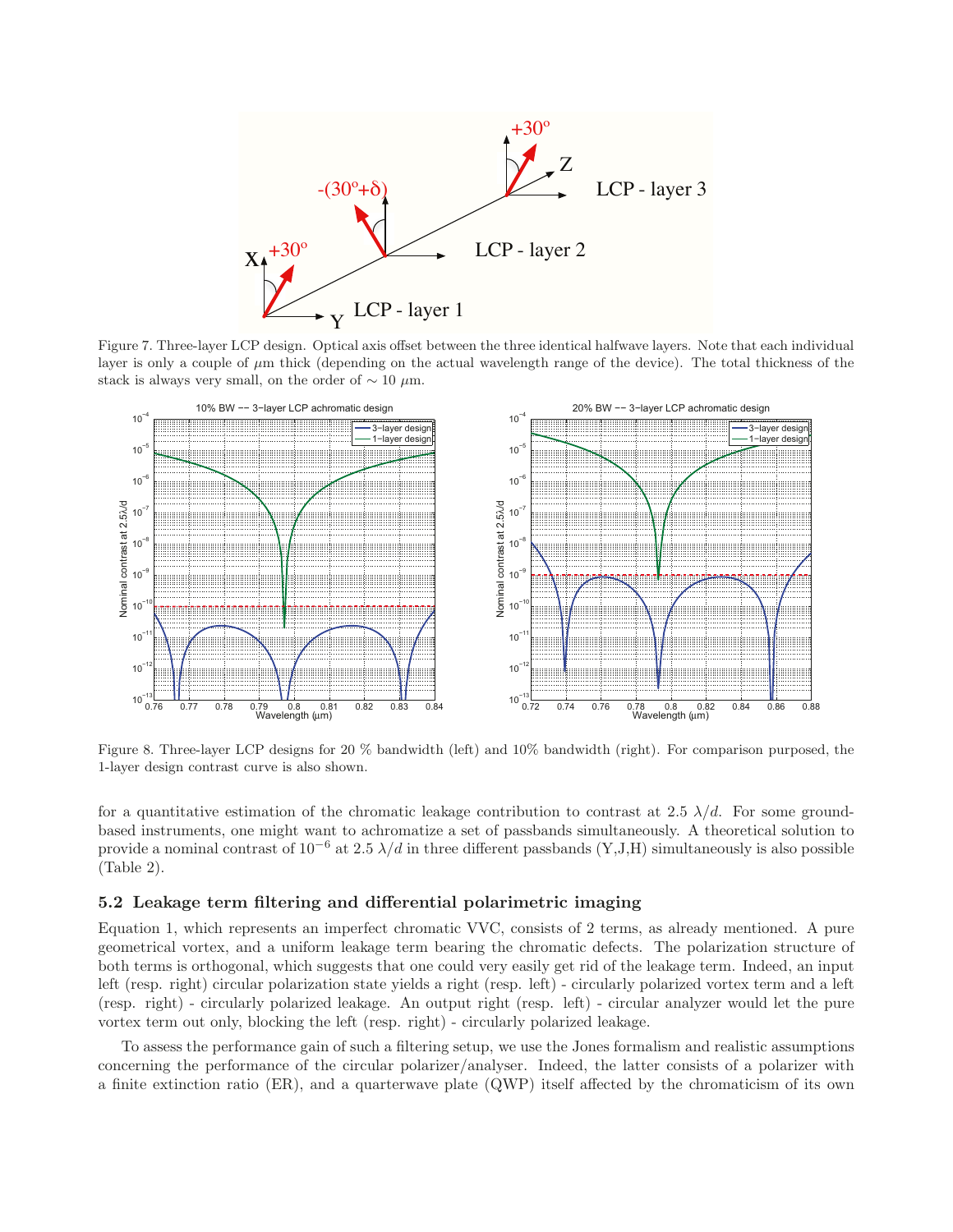Table 2. Three-layer LCP designs and performances vs bandwidth in terms of chromatic leakage contribution to the resulting contrast (at  $\sim 2.5$   $\lambda/d$ ), with and without chromatic leakage filtering. These theoretical values are applicable to the entire working wavelength range of the LCP material (from the optical to the near-infrared). Note that as the bandwidth increases, the definition of the IWA becomes flawed because of the PSF size variation with wavelength. Here we used the size of the PSF at the center of the passband.

| Bandwidth |         | Modifier angle Contrast at $\sim 2.5 \lambda/d$ | Leakage filtering |
|-----------|---------|-------------------------------------------------|-------------------|
| $10\%$    | 0.1     | $\sim 10^{-10}$                                 | $< 10^{-10}$      |
| $20\%$    | 0.4     | $\sim 10^{-9}$                                  | $< 10^{-10}$      |
| 40\%      | $1.0\,$ | $\sim 10^{-7}$                                  | $\sim 10^{-10}$   |
| 60%       | 2.5     | $\sim 10^{-6}$                                  | $\sim 10^{-9}$    |

retardance  $\Delta\phi_{OWP}(\lambda)$ . Doing the matrix multiplication leads to a very simple rule of thumb for the filtering attenuation gain  $G$  of the orthogonal chromatic leakage:

$$
G \approx \left[\frac{1}{ER} + \Delta\phi_{QWP}^2\right]^{-1} \tag{2}
$$

Assuming off-the-shelf polarizers and waveplate performances, for instance an ER of  $10^4$ : 1 and a QWP retardance accuracy  $\Delta\phi_{OWP}$  of 0.025 radian rms (over the working bandpass), the relative gain in contrast amounts to ∼ 1400. This unique property of the VVC would allow us to significantly improve the broadband contrast floor and reduce the requirements on the mask itself. Note that the planetary signal is not affected by the filtering process. A dedicated experiment demonstrating the power of this setup is currently being integrated at JPL (Mawet et al. 2010, in preparation).

Filtering the chromatic leakage imposes the use of polarizing elements upstream of the coronagraph. While adding complexity to the system, it also represents an opportunity to perform an instantaneous polarization measurement AND a real-time calibration of residual speckles. Polarization can be used both as a tool to facilitate or increase the dynamic range of instruments, and as a scientific gauge to probe physical phenomenon.<sup>7, 29</sup> Indeed, starlight that is scattered by gases and aerosol particles in a planetary atmospheres or that is reflected by a planetary surface is generally polarized. The same goes for starlight scattered off of dust in circumstellar disks. The degree and direction of polarization is extremely rich in information. It depends, besides illumination and viewing geometry, on the optical properties of the atmospheric constituents, and the reflection properties of the planetary surface. In particular, the polarization appears to be much more sensitive to the microphysical properties of the atmospheric aerosol particles than the commonly measured spectrum is. Since unresolved starlight (integrated over the disk) is unpolarized, polarization of the signal of interest provides a natural modulation that can be used to improve detectability through demodulation.

Note that the polarization filtering method to achromatize polarization manipulating coronagraphs and diffractive optical elements (DOE) has already been experimentally demonstrated for segmented, discontinuous structures such as the polarization interferometric  $FQPM^{30}$  and the Eight-Octant Phase-Mask coronagraph,  $31$ as well as for a polychromatic vectorial vortex used as a polarization control/beam shaping DOE.<sup>32</sup>

# 6. SENSITIVITY TO POLARIZATION

Polarization becomes an issue with image-plane wavefront sensing scheme at contrast ratios around 10<sup>−</sup><sup>8</sup> and below. Image-plane wavefront sensing is required to thoroughly remove systematic errors in high contrast imaging instruments, or speckles, in order to reach the very high dynamic range necessary to image faint exoplanets. The classical wavefront sensing scheme of Fig. 1, widely used for ground-based adaptive optics systems because of its speed and effectiveness at catching up with the atmospheric turbulence, leaves the aberrations downstream of the wavefront sensor beamsplitter unsensed, so using the final science camera as a sensor is mandatory to remove those so-called non-common path aberrations. Using the deformable mirror (DM) to introduce phase diversity is the best way to probe the aberrations down to the science camera. Several schemes have been developed, and the most successful so far has been the so-called electric field conjugation (EFC) algorithm, $33,34$  which is an evolution of the speckle nulling technique.<sup>35</sup>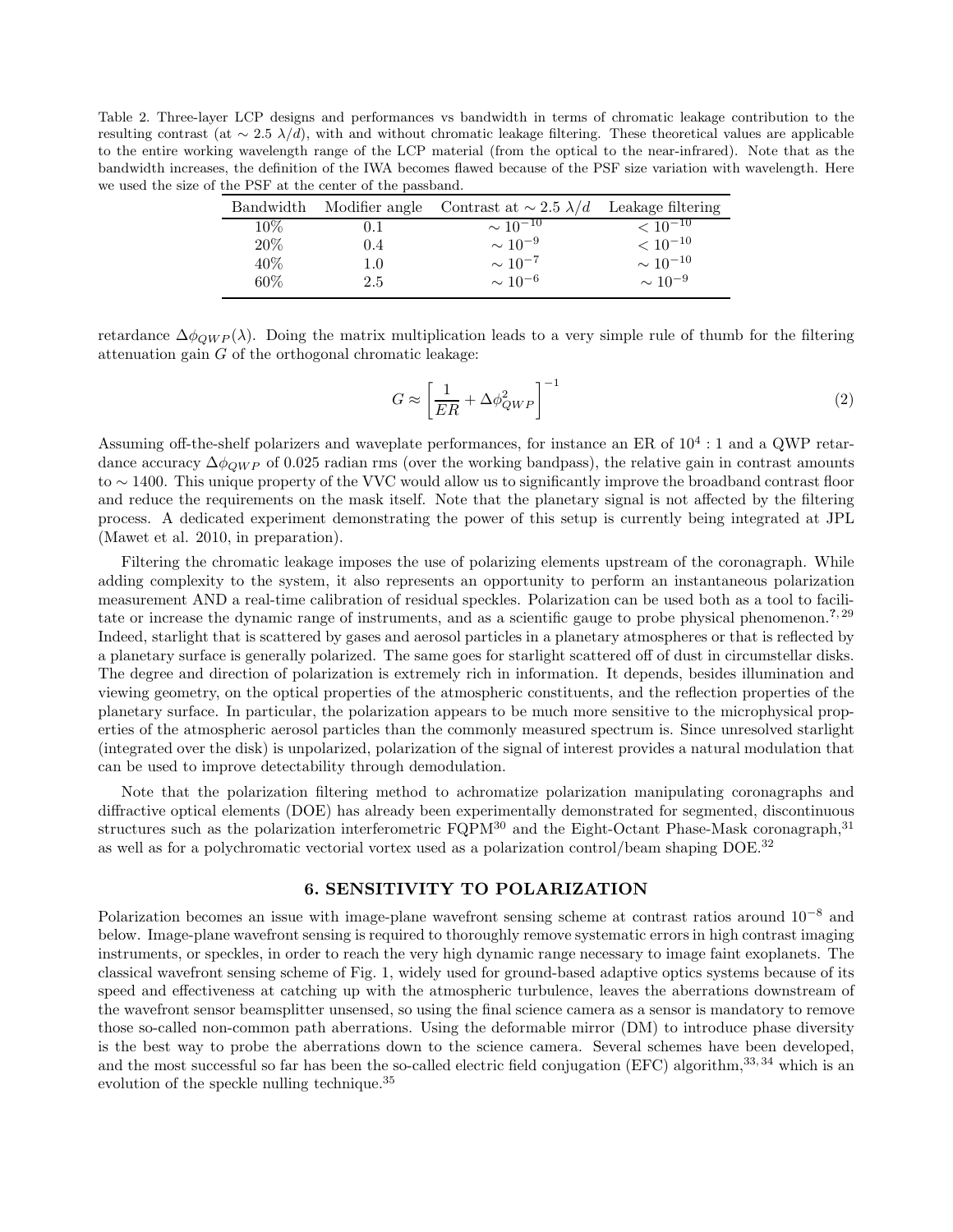Because opposite circular polarization states pick up azimuthal phase ramps of opposite signs (see the VVC formula, Eq. 1), phase errors downstream of the vortex mask cannot automatically be corrected in both orthogonal polarizations everywhere in the field simultaneously with a single upstream DM.

However, this issue can be completely sidestepped by splitting the two polarizations upstream of the coronagraph (see Fig. 1). This solution not only solves the sensitivity of the VVC to polarization, but also allows the chromatic leakage filtering and polarization simultaneous differential imaging to be performed optimally without throughput loss (see Sect. 5.2). If a single DM is used, sensitivity to polarization can also be mitigated by integrating the electric field information of both polarizations into the wavefront sensing scheme (e.g. EFC) by splitting the 2 orthogonal polarization just before the camera. Limitations will then arise from the level of amplitude errors (including phase-induced amplitude errors) generated downstream from the vortex mask (including amplitude errors generate by the mask itself), and especially by the optics between the vortex and the Lyot stop. If necessary, i.e. if the small number of downstream optics cannot be manufactured with small enough aberrations, those errors can in turn be taken care of by one or more DMs downstream from the coronagraph.

# 7. CONCLUSION

The VVC is a viable coronagraphic solution that has already provided convincing results in the lab and on sky, including the imaging of exoplanets. In this proceeding, we have studied the contrast sensitivity of the VVC to various degradation factors, namely central obscurations found on most ground-based telescopes, and of special concern for the future extremely large telescopes (ELTs) and also of a potential large space-based telescope, loworder aberrations which are critical at very the very deep contrasts required to image and characterize mature Jupiter-like planets and Earth-like planets from a space-based platform, chromaticism, and polarization. These issues are clearly identified, but we have shown in this work that practical solutions exist to mitigate all of them to meet specific needs.

#### ACKNOWLEDGMENTS

This work was carried out at the Jet Propulsion Laboratory, California Institute of Technology, under contract with the National Aeronautics and Space Administration (NASA).

#### REFERENCES

- [1] Chauvin, G., Lagrange, A.-M., Dumas, C., Zuckerman, B., Mouillet, D., Song, I., Beuzit, J.-L., and Lowrance, P., "Giant planet companion to 2MASSW J1207334-393254," A&A 438, L25–L28 (Aug. 2005).
- [2] Kalas, P., Graham, J. R., Chiang, E., Fitzgerald, M. P., Clampin, M., Kite, E. S., Stapelfeldt, K., Marois, C., and Krist, J., "Optical Images of an Exosolar Planet 25 Light-Years from Earth," Science 322, 1345– (Nov. 2008).
- [3] Marois, C., Macintosh, B., Barman, T., Zuckerman, B., Song, I., Patience, J., Lafrenière, D., and Doyon, R., "Direct Imaging of Multiple Planets Orbiting the Star HR 8799," Science 322, 1348– (Nov. 2008).
- [4] Lagrange, A.-M., Gratadour, D., Chauvin, G., Fusco, T., Ehrenreich, D., Mouillet, D., Rousset, G., Rouan, D., Allard, F., Gendron, E., Charton, J., Mugnier, L., Rabou, P., Montri, J., and Lacombe, F., "A probable ´ giant planet imaged in the β Pictoris disk. VLT/NaCo deep L'-band imaging,"  $A\mathscr{B}A$  493, L21–L25 (Jan. 2009).
- [5] Serabyn, E., Mawet, D., and Burruss, R., "An image of an exoplanet separated by two diffraction beamwidths from a star," Nature 464, 1018–1020 (Apr. 2010).
- [6] Absil, O. and Mawet, D., "Formation and evolution of planetary systems: the impact of high-angular resolution optical techniques,"  $A\&ARv$ , 16–+ (Dec. 2009).
- [7] Oppenheimer, B. R. and Hinkley, S., "High-Contrast Observations in Optical and Infrared Astronomy," ARAA 47, 253–289 (Sept. 2009).
- [8] Duchêne, G., "High-angular resolution imaging of disks and planets," New Astronomy Review 52, 117–144 (June 2008).
- [9] Guyon, O., Pluzhnik, E. A., Kuchner, M. J., Collins, B., and Ridgway, S. T., "Theoretical Limits on Extrasolar Terrestrial Planet Detection with Coronagraphs," ApJs 167, 81–99 (Nov. 2006).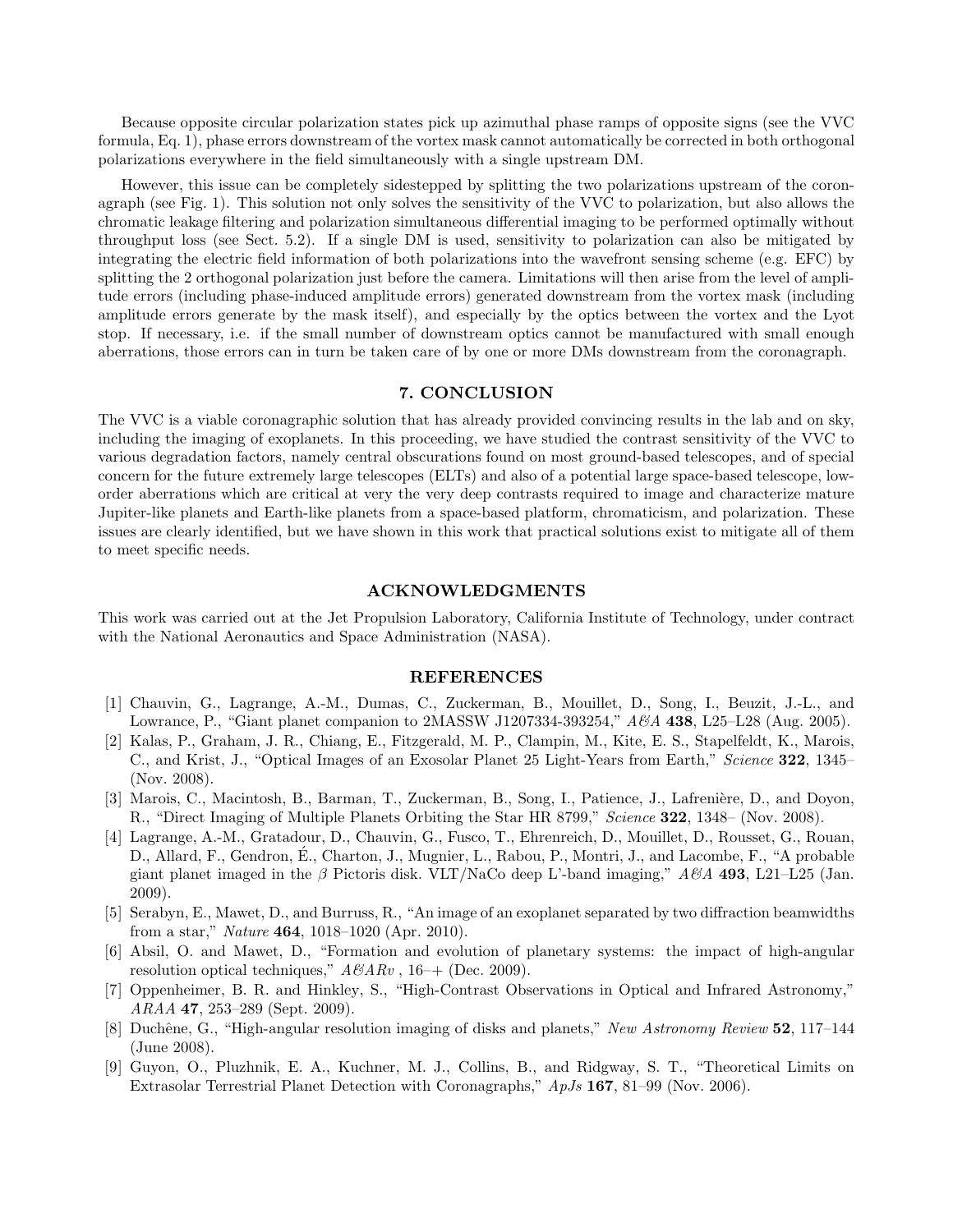- [10] Mawet, D., Riaud, P., Absil, O., and Surdej, J., "Annular Groove Phase Mask Coronagraph," ApJ 633, 1191–1200 (Nov. 2005).
- [11] Foo, G., Palacios, D. M., and Swartzlander, Jr., G. A., "Optical vortex coronagraph," Optics Letters 30, 3308–3310 (Dec. 2005).
- [12] Jenkins, C., "Optical vortex coronagraphs on ground-based telescopes," MNRAS 384, 515–524 (Feb. 2008).
- [13] Swartzlander, G. A., Jr., Ford, E. L., Abdul-Malik, R. S., Close, L. M., Peters, M. A., Palacios, D. M., and Wilson, D. W., "Contrast Enhancement of Binary Star System Using an Optical Vortex Coronagraph," Optics Express 16, 10200–10207 (May 2008).
- [14] Mawet, D., Serabyn, E., Liewer, K., Hanot, C., McEldowney, S., Shemo, D., and O'Brien, N., "Optical Vectorial Vortex Coronagraphs using Liquid Crystal Polymers: theory, manufacturing and laboratory demonstration," Optics Express 17, 1902–1918 (Feb. 2009).
- [15] Mawet, D., Serabyn, E., Liewer, K., Burruss, R., Hickey, J., and Shemo, D., "The Vector Vortex Coronagraph: Laboratory Results and First Light at Palomar Observatory," ApJ 709, 53–57 (Jan. 2010).
- [16] Pancharatnam, S. Proc. Indian Acad. Sci. 44, 247 (Jan. 1956).
- [17] Berry, M., "The Adiabatic Phase and Pancharatnam's Phase for Polarized Light," Journal of Modern Optics 34, 1401–1407 (Nov. 1987).
- [18] Swartzlander, Jr., G. A., "The optical vortex coronagraph," Journal of Optics A: Pure and Applied Optics 11, 094022–+ (Sept. 2009).
- [19] Serabyn, E., Wallace, K., Troy, M., Mennesson, B., Haguenauer, P., Gappinger, R., and Burruss, R., "Extreme Adaptive Optics Imaging with a Clear and Well-Corrected Off-Axis Telescope Subaperture,"  $ApJ$  658, 1386–1391 (Apr. 2007).
- [20] Murakami, N. and Baba, N., "Pupil-remapping Mirrors for a Four-Quadrant Phase Mask Coronagraph," PASP 117, 295-299 (Mar. 2005).
- [21] Abe, L., Murakami, N., Nishikawa, J., and Tamura, M., "Removal of central obscuration and spider arm effects with beam-shaping coronagraphy,"  $A\mathscr{B}A$  451, 363–373 (May 2006).
- [22] Lozi, J., Martinache, F., and Guyon, O., "Phase-Induced Amplitude Apodization on centrally obscured pupils: design and first laboratory demonstration for the Subaru Telescope pupil," ArXiv e-prints (Mar. 2009).
- [23] Krist, J. E., "PROPER: an optical propagation library for IDL," in [Society of Photo-Optical Instrumentation Engineers (SPIE) Conference Series], Presented at the Society of Photo-Optical Instrumentation Engineers (SPIE) Conference 6675 (Sept. 2007).
- [24] Trauger, J., Stapelfeldt, K., Traub, W., Henry, C., Krist, J., Mawet, D., Moody, D., Park, P., Pueyo, L., Serabyn, E., Shaklan, S., Guyon, O., Kasdin, J., Spergel, D., Vanderbei, R., Belikov, R., Marcy, G., Brown, R. A., Schneider, J., Woodgate, B., Matthews, G., Egerman, R., Polidan, R., Lillie, C., Ealey, M., and Price, T., "ACCESS: a NASA mission concept study of an Actively Corrected Coronagraph for Exoplanet System Studies," in *[Society of Photo-Optical Instrumentation Engineers (SPIE) Conference Series*], Society of Photo-Optical Instrumentation Engineers (SPIE) Conference Series 7010 (Aug. 2008).
- [25] Mawet, D., Trauger, J. T., Serabyn, E., Moody, Jr., D. C., Liewer, K. M., Krist, J. E., Shemo, D. M., and O'Brien, N. A., "Vector vortex coronagraph: first results in the visible," in *Society of Photo-Optical* Instrumentation Engineers (SPIE) Conference Series], Society of Photo-Optical Instrumentation Engineers  $(SPIE)$  Conference Series **7440** (Aug. 2009).
- [26] Nersisyan, S. R., Tabiryan, N. V., Steeves, D. M., and Kimball, B. R., "The Promise of Diffractive Waveplates," Optics & Photonics News 21, 40–+ (Mar. 2010).
- [27] Mawet, D., Riaud, P., Baudrand, J., Baudoz, P., Boccaletti, A., Dupuis, O., and Rouan, D., "The fourquadrant phase-mask coronagraph: white light laboratory results with an achromatic device,"  $A\&A$  448, 801–808 (Mar. 2006).
- [28] Mawet, D., "Annular Groove Phase Mask: An Achromatic Vortex Coronagraph Intended at Differential Polarimetric Imaging," in [In the Spirit of Bernard Lyot: The Direct Detection of Planets and Circumstellar Disks in the 21st Century], Kalas, P., ed. (June 2007).
- [29] Stam, D. M., de Rooij, W. A., Cornet, G., and Hovenier, J. W., "Integrating polarized light over a planetary disk applied to starlight reflected by extrasolar planets,"  $A\mathscr{B}A$  452, 669–683 (June 2006).